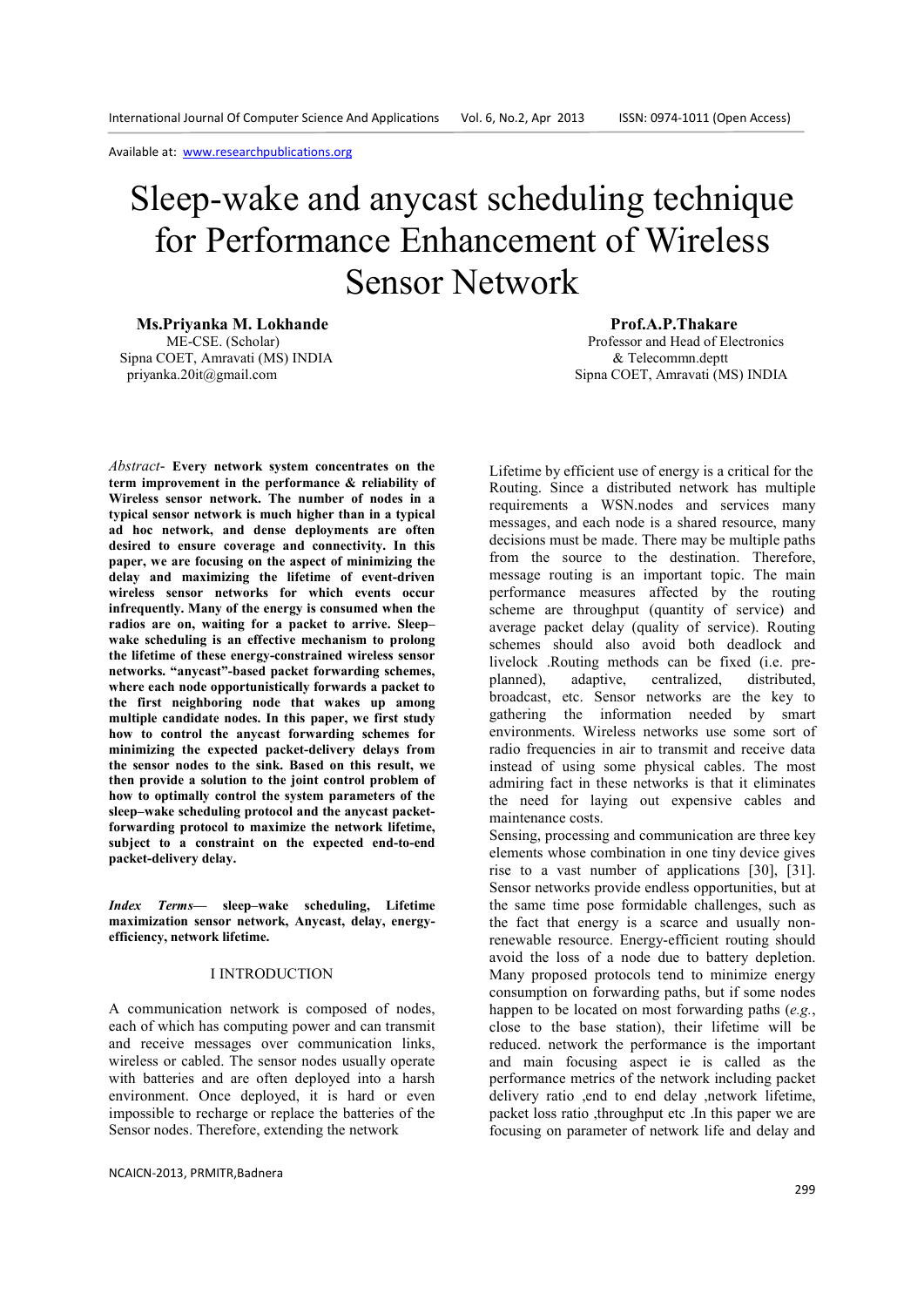their enhancement towards the performance improvement for the WSN by using anycast and sleep wake scheduling concept .The wireless sensor network consists of large number of sensing nodes equipped with various sensing devices to observe different phenomenon changes in real world. Wireless sensor networks (WSN) are used to remotely Sense the environment. Wireless sensor networks consists of many sensing nodes that captures the changes in the environment enclose data in data packets and gives these packets to sink node present in the network. Such networks are present in hard to reach areas so they remain unattended for long duration. So key issue in such area is efficient use of node energy to extend the lifetime of network. We mainly focus here on event driven sensor networks for which events occur rarely. This is very important area of research and has many applications such as environment monitoring, intrusion detection etc.



Fig.1. General Scenario of mobile nodes In Fig.1 red nodes circles indicates the source and destination node. In example every node broadcast the message to the neighboring nodes  $\&$  this process continues in operation when desired destination is encountered some node emerge gateways to the subsection of the network. In such systems, there are four sources of Synchronized sleep–wake scheduling protocols have been proposed in [1]-[5] these protocols, sensor nodes periodically or aperiodically exchange synchronization information with neighboring nodes. Energy consumption these sources are: communication radios, data transmission and reception, sensors and transmission and reception of control packets. Fraction of total energy consumption for data transmission and reception is small for such systems because events occur so rarely. To sense the event, constant energy is required and it cannot be controlled. Hence energy required to keep communication system on means for listening the medium and control packets is dominant component of energy consumption which can be controlled to extend network lifetime. So sleep-wake scheduling is used to increase the lifetime of event driven sensor networks. We intend to use asynchronous sleep wake scheduling where each

NCAICN-2013, PRMITR,Badnera

node wakes up independent of its neighboring nodes in order to save energy. But due to this independence of wake-up processes, additional delays encounter at each node along path to sink node because each node has to wait for its next hop node to wake up before transmitting the packet. Anycast packet forwarding scheme is used to reduce this event reporting delay to sink node and thus minimization of delay is done. To sense the event, constant energy is required and it cannot be controlled. Hence energy required to keep communication system on means for listening the medium and control packets is dominant component of energy consumption which can be controlled to extend network lifetime. So sleep-wake scheduling [1]-[5] is used to increase the lifetime of event driven sensor networks. We intend to use asynchronous sleep wake scheduling where each node wakes up independent of its neighboring nodes in order to save energy. But due to this independence of wake-up processes, additional delays encounter at each node along path to sink node because each node has to wait for its next hop node to wake up before transmitting the packet.



Fig.2. Ring topology Basic structure In the ring topology all nodes perform the same function and there is no leader node. Messages generally travel around the ring in a single direction. However, if the ring is cut, all communication is lost. Anycast packet forwarding scheme is used to reduce this event reporting delay to sink node and thus minimization of delay is done. Sleep wake scheduling is the important method which is used to increase the network lifetime. Section I focuses on the basic idea about the wireless communication  $\&$ key issue of the network lifetime as well as anycast packet forwarding scheme. Section II & III focuses on the different protocols used in networking & synchronized sleep wake scheduling concept. Delay minimization problem. Sections IV concentrate on the problem analysis of delay minimization and lifetime minimization for the wireless sensor network. Sleep-wake scheduling with any cast intend to solve these two main problems. proposed technology with objectives to resolve the problem related to the wireless sensor network basically performance parameter of the network. Section V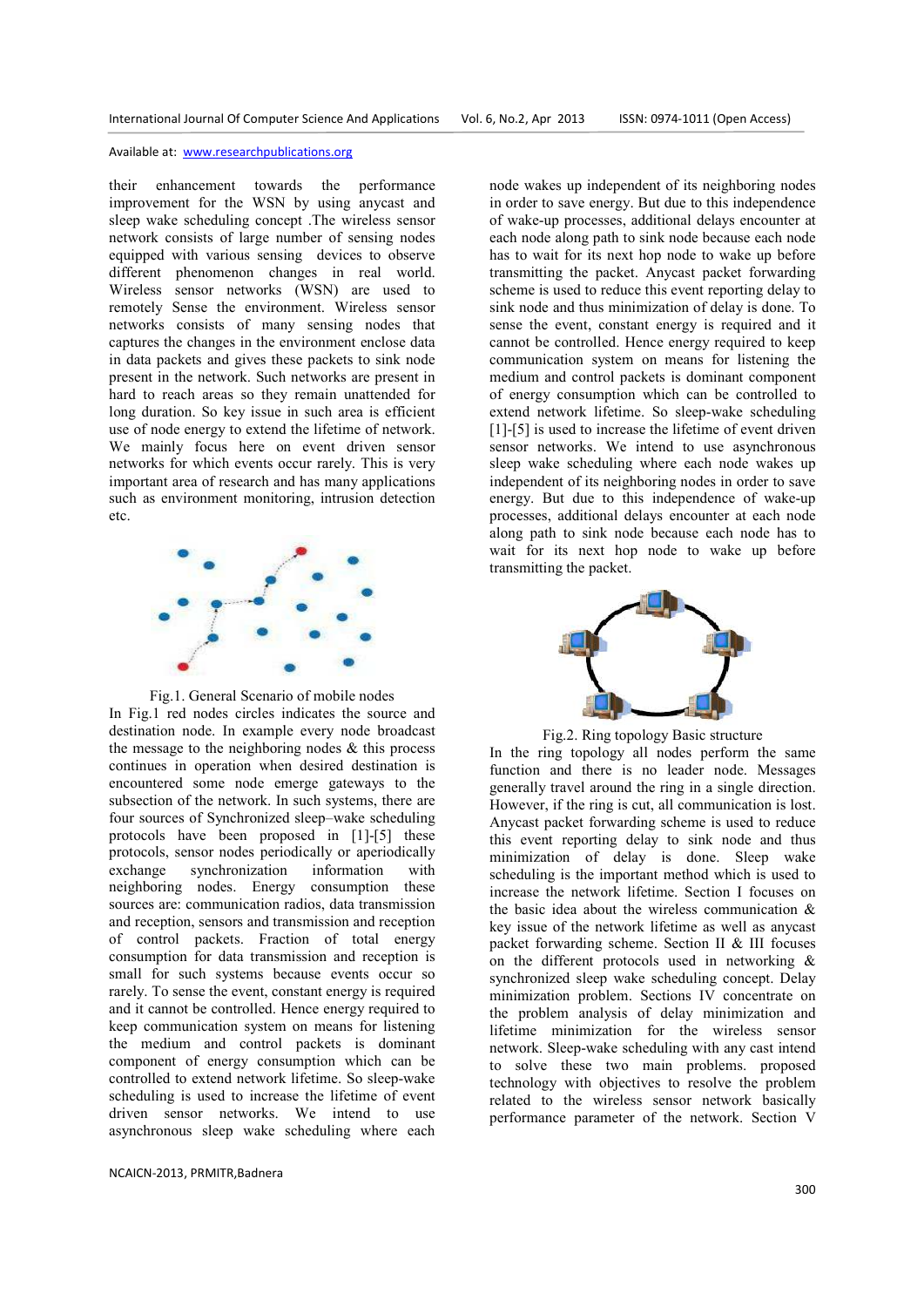deals with the conclusion & Future work so as to improve the performance of the WSN. Prior work in the literature has proposed the use of *anycast* packetforwarding schemes (also called opportunistic forwarding schemes) to reduce this event reporting delay [11]-[15] working & synchronized sleep wake scheduling concept. Delay minimization problem.

Sections III concentrate on the problem definition  $\&$ objectives related to the wireless sensor network. Section IV related to Simulation & result with objectives to resolve the problem related to the wireless sensor network basically performance parameter of the network. Section V deals with the conclusion & Future work so as to improve the performance of the WSN. Prior work in the literature has proposed the use of *anycast* packet-forwarding schemes (also called opportunistic forwarding schemes) to reduce this event reporting delay [11]- [15].

# II WIRELESS & WIRED NETWORK

## **A Wired & Wireless Networks**

1 In wired network, the connection is usually established with the help of physical devices like Switches and Hubs in between to increase the strength of the connection.

2 These networks are usually more efficient, less expensive and much faster than wireless networks.

 3 Once the connection is set there is a very little chance of getting disconnected.

#### **B Advantages of Wired Network**

1 A wired network offer connection speeds of 100Mbps to 1000Mbps

2 Physical, fixed wired connections are not prone to interference and fluctuations in available bandwidth, which can affect some wireless networking connections.

## **C Disadvantages Over Wireless Network**

1 Expensive to maintain the network due to many cables between computer systems and even if a failure in the cables occur then it will be very hard to replace that particular cable as it involved more and more costs.

2 When using a laptop which is required to be connected to the network, a wired network will limit the logical reason of purchasing a laptop in the first place.

#### **D Wireless Networks**

1 Wireless networks use some sort of radio frequencies in air to transmit and receive data instead of using some physical cables.

2 The most admiring fact in these networks is that it eliminates the need for laying out expensive cables and maintenance costs.

#### **E Advantages of Wireless Networks**

1 Mobile users are provided with access to real-time information even when they are away from their home or office.

2 Setting up a wireless system is easy and fast and it eliminates the need for pulling out the cables through walls and ceilings.

3Network can be extended to places which cannot be wired.

4Wireless networks offer more flexibility and adapt easily to changes in the configuration of the network.

#### **F Disadvantages of Wireless Networks**

1Interference due to weather, other radio frequency devices, or obstructions like walls.

2 The total Throughput is affected when multiple connections exists.

#### III RELATED WORK & CONTRIBUTIONS

Sensor networks should be scalable, and they should be able to dynamically adapt to changes in node density and topology, In traditional packetforwarding schemes, every node has one designated next-hop relaying node in the neighborhood, and it has to wait for the next-hop node to wake up when forward a packet has to be done. In contrast, under anycast packet-forwarding schemes, each node has multiple next-hop relaying nodes in a candidate set (we call it as forwarding set) and forwards the packet to the first node that wakes up in the forwarding set. It is easy to see that, compared to the basic scheme; anycast clearly reduces the expected one-hop delay. But anycast does not necessarily lead to minimum end to end delay because packet has to relay through time consuming path. Therefore to reduce this expected end to end delay, one challenge is how each node chooses its anycast forwarding policy like forwarding set this is to be solved and another important concept here is that implementing anycast in isolation does not give good performance it has to be jointly controlled with parameters of sleep scheduling like wake up rate. Anycast addresses these challenges.

 Sleep-wake scheduling protocol have been proposed in literature. In synchronized sleep–wake scheduling [1]-[5] protocols sensor nodes periodically or aperiodically exchange synchronization information with neighbouring nodes. However, such synchronization procedures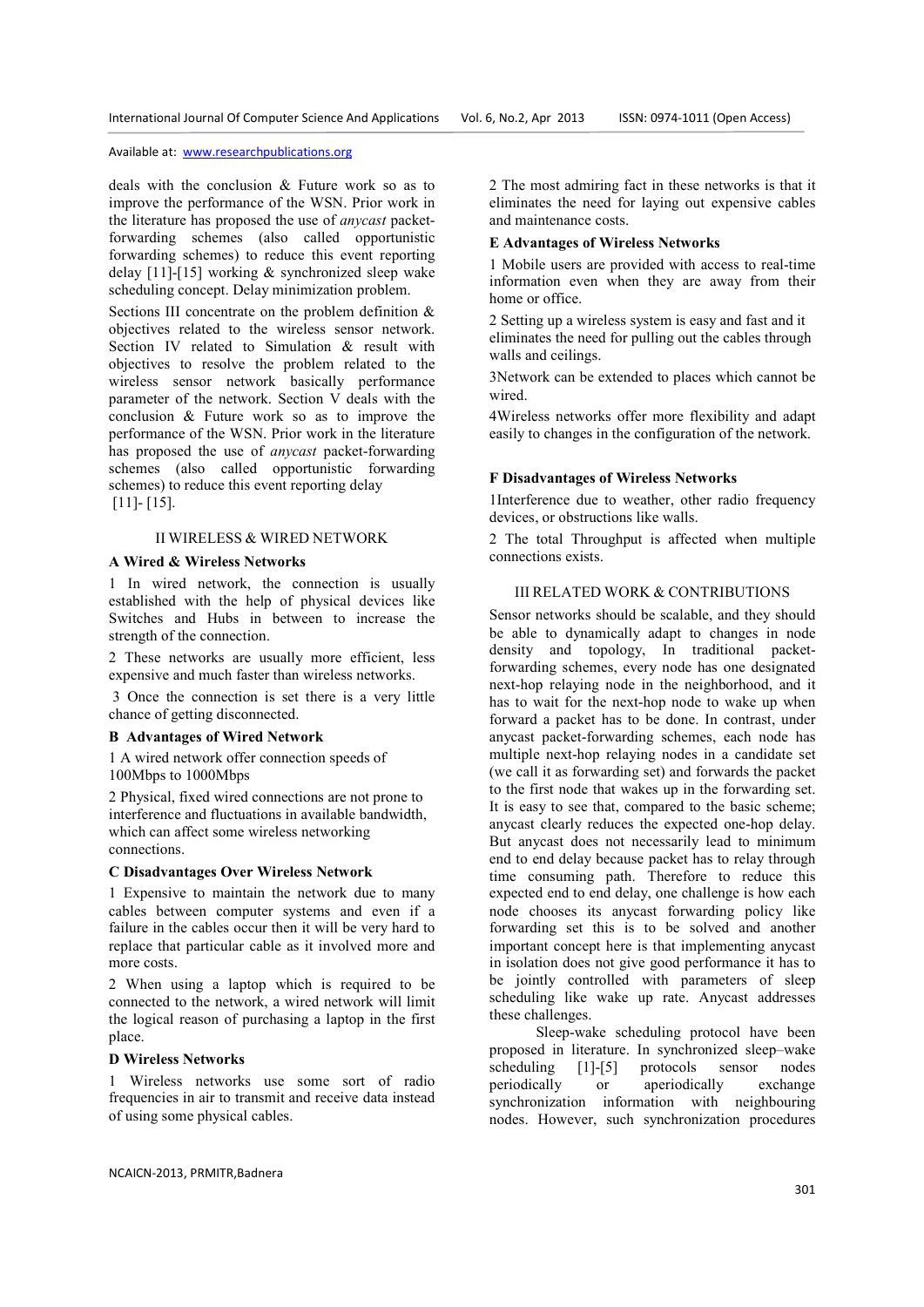could incur additional communication overhead and consume a considerable energy. On-demand sleep– wake scheduling protocols [6]-[7] is one scheduling where nodes turn off most of their circuitry and always turn on a secondary low-powered receiver to listen to "wake-up" calls from neighbouring nodes when to relay the packet. But this on-demand sleep– wake scheduling can significantly increases sensor nodes cost due to the additional receiver. In this, we are interested in asynchronous sleep–wake scheduling protocols [8]-[10] in which each node wakes up independently of neighbouring nodes for energy saving. However, this independence of the wake-up processes causes additional delays at each node along the path to the sink because each node needs to wait for its next-hop node to wake up before it can transmission of the packet. This delay could be unacceptable for delay-sensitive applications which require the event reporting delay to be very small. So for minimizing this event reporting delay, anycast packet forwarding technique is used.

This technique shows how to use the solution to the delay-minimization problem to construct an optimal solution to the lifetime-maximization problem for a specific definition of network lifetime. However, anycast does not necessarily lead to the minimum expected end-to-end delay because a packet can still be relayed through a time-consuming routing path. Therefore, the first challenge for minimizing the expected end-to-end delay is to determine how each node should choose its anycast forwarding policy (e.g., the forwarding set) carefully. Study of [12]– [14] proposes heuristic anycast protocols that exploit the geographical distance to the sink node. The work in [15] and [16] considers MAC-layer anycast protocols that work with the separate routing protocols in the network layer. However, these solutions are heuristic in nature and do not directly minimize the expected end-to-end delay. The algorithms in [17] use the hop-count information (i.e., the number of hops for each node to reach the sink) to minimize some state-dependent cost (delay) metric along the possible routing paths. However, these algorithms do not directly apply to asynchronous sleep–wake scheduling, where each node does not know the wake-up schedule of neighboring nodes when it has a packet to forward.

 The second challenge step from the fact that good performance cannot be obtained by studying the anycast forwarding policy in isolation. Rather, it should be jointly controlled with the parameters of sleep–wake scheduling (e.g., the wakeup rate of each node). It will directly impact both network lifetime and the packet-delivery delay. Hence, to optimally trade off network lifetime and

delay, both the wake-up rates and the anycast packetforwarding policy should be jointly controlled. However, related work is studied in the literature [11]–[18] but it is not jointly controlled.

#### IV PROBLEM ANALYSIS & OBJECTIVES

In the analysis phase, we are highlighting on the two main important aspect related to the performance enhancement which affect the WSN. Anycast packet forwarding should be implemented along with sleep scheduling here in order to get good performance & reliability of the system.

Objectives work are summarized as follows

- Analysis of delay incurred during packet transmission in wireless sensor network.
- Analysis of network lifetime for wireless sensor network.
- Proposed technique for increasing energy efficiency to maximize lifetime of network & minimization of incurred packet transmission delay to sink node.
- Improve the performance of the event driven sensor network.

# *A. Delay Minimization*

In this, with the wakeup rates of the sensor nodes, optimally choosing the anycast forwarding policy to reduce the expected.

# *B. Maximization of network lifetime*

Lifetime is extremely critical for most applications, and its primary limiting factor is the energy consumption of the nodes, which need to be selfpowering. In this, Wireless nodes self-organize into an infrastructure less network with a dynamic topology. Although it is often assumed that the transmit power associated with packet transmission accounts for the lion's share of power consumption, sensing, signal processing and even hardware operation in standby mode consume a consistent amount of power as well [28], [29].With constraint on the expected end-to-end delay, how to maximize the network lifetime by jointly controlling the wakeup rates and the anycast packet-forwarding policy.

 Sleep-wake scheduling with anycast intend to solve these two main problems. The lifetime of event driven sensor network consists of two phases' configuration phase and operation phase. In configuration phase, node optimizes control parameters of anycast forwarding policy and their wakeup rate. After configuration phase, operation phase begins in which each node alternates between two sub phases sleeping sub phase and event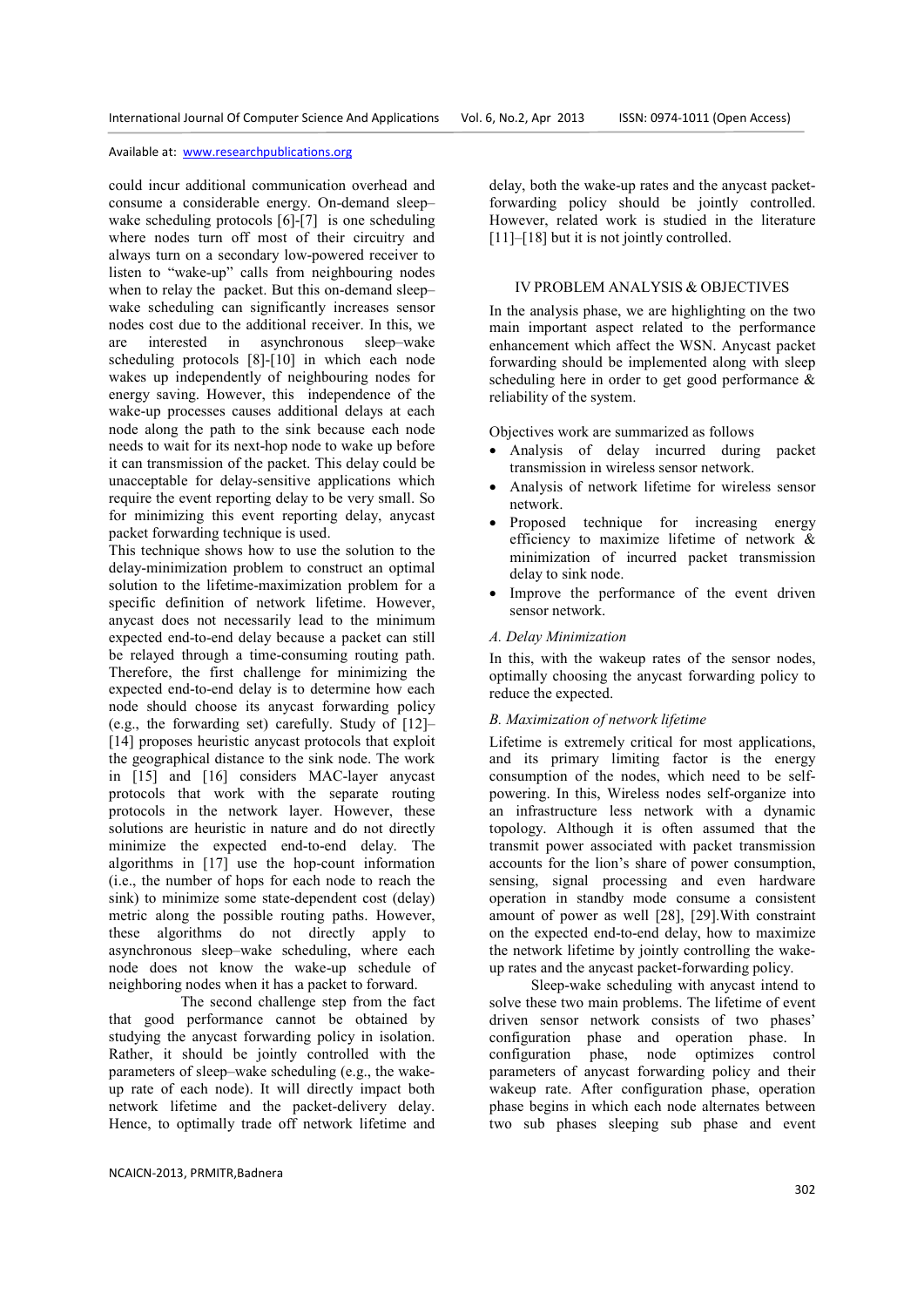reporting sub phase. This Technique assume that the sensor network employs asynchronous sleep–wake scheduling to improve energy efficiency, and nodes choose the next-hop node and forward the packet to the chosen node using the following basic sleep– wake scheduling protocol. This basic protocol generalizes typical asynchronous sleep–wake scheduling protocols in to account for anycast. In this basic protocol, we assume that there is a single source that sends out event-reporting packets to the sink. This is the most likely operating mode because when nodes wake up asynchronously and with low duty-cycles, the chance of multiple sources generating event-reporting packets simultaneously is small. The sensor nodes sleep for most of the time and occasionally wake up for a short period of time *Tactive*. When a node i has a packet for node j to relay, it will send a beacon signal and an ID signal (carrying the sender information) for time periods *t<sup>B</sup>* and *tC* , respectively, and then hear the medium for time period  $t_A$ . If the node does not hear any acknowledgment signal from neighboring nodes, it repeats this signaling procedure. When a neighboring node j wakes up and senses the beacon signal, it keeps awake, waiting for the following ID signal to recognize the sender. When node j wakes up in the middle of an ID signal, it keeps awake, waiting for the next ID signal. If node j successfully recognizes the sender, and it is a next-hop node of node i, it then communicates with node to receive the packet. Node j can then use a similar procedure to wake up its own next-hop node. If a node wakes up and does not sense a beacon signal or ID signal, it will then go back to sleep. Assumption is made that the time instants that a node j wakes up follow a Poisson random process with rate  $\lambda_i$ . It is also also assume that the wake-up processes of different nodes are independent. The independence assumption is suitable for the scenario in which the nodes do not synchronize their wake-up times, which is easier to implement than the schemes that require global synchronization [3]–[5].

Advantage of Poisson sleep–wake scheduling is that, due to its memory less property, sensor nodes are able to use a time-invariant optimal policy to maximize the network lifetime.





A well-known problem of using sleep–wake scheduling in sensor networks is the additional delay incurred in transmitting a packet from source to sink because each node along the transmission path has to wait for its next-hop node to wake up. To reduce this delay, we use an anycast forwarding scheme as described in Fig 3 [27] Let Ći denote the set of nodes in the transmission range of node i . Suppose that node i has a packet, and it needs to pick up a node in its transmission range Ći to relay the packet. Each node i maintains a list of nodes that node i intends to use as a forwarder. We call the set of such nodes the forwarding set, which is denoted by *Fi* for node i .

 In addition, each node j is also assumed to maintain a list of nodes i that use node j as a forwarder (i.e.*j*  $\epsilon$ *Fi* ). As shown in Fig 3, node i starts sending a beacon signal and an ID signal successively. All nodes in Ći can hear these signals, regardless of whom these signals are intended for. A node j that wakes up during the beacon signal or the ID signal will check if it is in the forwarding set of node i. If it is, node j sends one acknowledgment after the ID signal ends. After each ID signal, node i checks whether there is any acknowledgment from the nodes in *Fi*. If no acknowledgment is detected, node I repeats the beacon-ID-signalling and acknowledgment-detection processes until it hears one. On the other hand, if there is an acknowledgment, it may take additional time for node i to identify which node acknowledge the beacon-ID signals, especially when there are multiple nodes that wake up at the same time. Let *Tr* denote the resolution period, during which time node i identifies which nodes have sent acknowledgments. If there are multiple awake nodes, node i chooses one node among them that will forward the packet. After the resolution period, the chosen node receives the packet from node I during the packet transmission period Tp, and then starts the beacon-ID-signalling and acknowledgment-detection processes to find the next forwarder. Since nodes consume energy when awake, Tactive should be as small as possible. However, if is too small, a node that wakes up right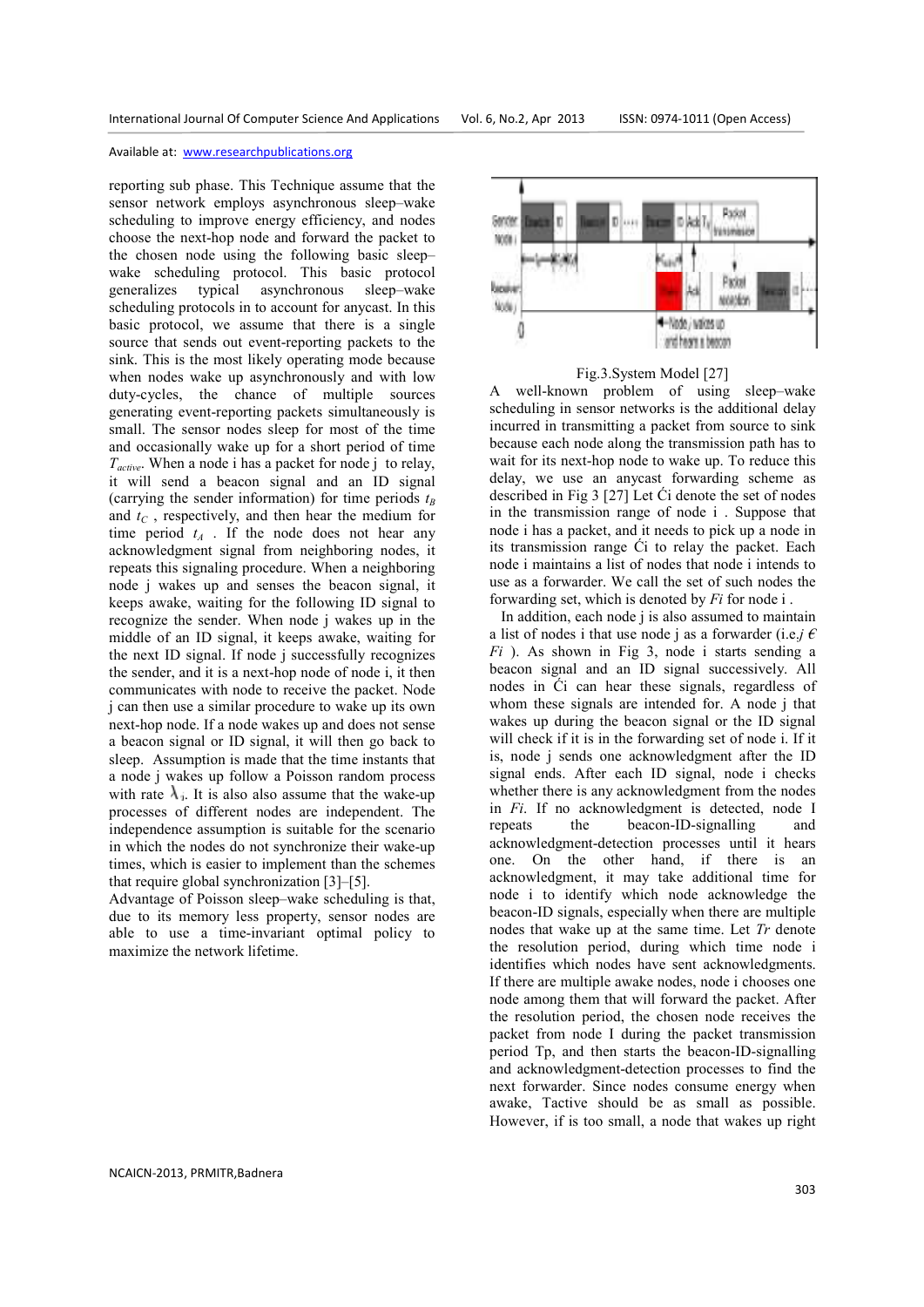after an ID signal could return to sleep before the following beacon signal. In order to avoid this case, set

$$
t_{\rm active}=t_A+\epsilon_{\rm detect},
$$

Where  $\overline{\phantom{a}}$  tends is a small amount of time required for a node to detect signal in the wireless medium.

#### V CONCLUSION & FUTURE WORK

This paper proposes a framework to maximize the lifetime of the wireless sensor networks (WSNs). Sensor networks offer a powerful combination of distributed sensing, computing and communication.

Performance of the WSN is the key issue of this paper ie maximization of network lifetime & minimization of delay for the improvement of WSN performance. Specifically, two optimization problems are focused. First, when the wake-up rates of the sensor nodes are given, we develop an efficient and distributed algorithm to minimize the expected event-reporting delay from all sensor nodes to the sink. Second, using a specific definition of the network lifetime, lifetime-maximization problem is handled to optimally control the sleep–wake scheduling policy and the anycast policy in order to maximize the network lifetime subject to an upper limit on the expected end-to-end delay.

Sleep-wake scheduling with anycast substantially gives better performance than heuristic solutions in the literature under practical scenarios where there are obstructions in the coverage area of the wireless sensor network. Future work will include strategy which will improve the performance of the wireless sensor network The results were validated by network simulations, which showed that the proposed schemes maintained the desired implication throughout the network. Future work will be conducted for improving the WSN performance is still is in processing phase.

#### **REFERENCES**

[1] J. Kim, X. Lin, N. B. Shroff, and P. Sinha, "On maximizing the lifetime of delay-sensitive wireless sensor networks with anycast," in *Proc. IEEE INFOCOM*, Pheonix, AZ, Apr. 2008, pp. 807–815. [2] Y.-C. Tseng, C.-S. Hsu, and T.-Y. Hsieh, "Power-saving protocols for IEEE 802.11-based multi-hop ad hoc networks,

*Comput. Netw.*, vol. 43, pp. 317–337, Oct. 2003.

[3] W. Ye, H. Heidemann, and D. Estrin, "Medium access control with coordinated adaptive sleeping for wireless sensor networks," *IEEE/ACM Trans. Netw.*, vol. 12, no. 3, pp. 493–506, Jun. 2004.

[4] T. van Dam and K. Langendoen, "An adaptive energy-efficient MAC protocol for wireless sensor networks," in *Proc. SenSys*, Nov. 2003, pp. 171–180.

[5] G. Lu, B. Krishnamachari, and C. S. Raghavendra, "An adaptive energy-efficient and low-latency MAC for data gathering in wireless sensor networks," in *Proc. IPDPS*, Apr. 2004, pp. 224– 231.

[6] J. Elson, L. Girod, and D. Estrin, "Fine-grained network time synchronization using reference broadcasts," *SIGOPS Oper. Syst. Rev.*, vol. 36, no. SI, pp. 147–163, 2002.

[7] E. Shih, S.-H. Cho, N. Ickes, R. Min, A. Sinha, A.Wang, and A. Chandrakasan, "Physical layer driven protocol and algorithm design for energy- efficient wireless sensor networks," in *Proc. MobiCom*, 2001, pp. 272–287.

[8] M. Nosovic and T. Todd, "Low power rendezvous and RFID wakeup for embedded wireless networks," presented at the IEEE Comput. Commun. Workshop, 2000.

[9] C. Schurgers, V. Tsiatsis, S. Ganeriwal, and M. Srivastava, "Optimizing sensor networks in the energy-latency-density design space," *IEEE Trans. Mobile Comput.*, vol. 1, no. 1, pp. 70–80, Jan.–Mar. 2002.

[10] J. Polastre, J. Hill, and D. Culler, "Versatile low power media access for wireless sensor networks," in *Proc. SenSys*, Nov. 2004, pp. 95–107.

[11] J. Polastre, J. Hui, P. Levis, J. Zhao, D. Culler, S. Shenker, and I. Stoica, "A unifying link abstraction for wireless sensor networks," in *Proc. SenSys*, Nov. 2005, pp. 76–89.

[12] M. Zorzi and R. R. Rao, "Geographic Random Forwarding (GeRaF) for ad hoc and sensor networks: Energy and latency performance," *IEEE Trans. Mobile Comput.*, vol. 2, no. 4, pp. 349–365, Oct.–Dec. 2003.

[13] M. Zorzi and R. R. Rao, "Geographic Random Forwarding (GeRaF) for ad hoc and sensor networks: Multihop performance, *IEEE Trans. Mobile Comput.*, vol. 2, no. 4, pp. 337–348, Oct.– Dec. 2003.

[14] S. Liu, K.-W. Fan, and P. Sinha, "CMAC: An energy efficient MAC layer protocol using convergent packet forwarding for wireless sensor networks," in *Proc. SECON*, San Diego, CA, Jun. 2007, pp. 11–20.

[15] R. R. Choudhury and N. H. Vaidya, "MAC-layer anycasting in ad hoc networks,"*SIGCOMMComput. Commun. Rev.*, vol. 34, pp. 75–80, Jan. 2004.

[16] S. Jain and S. R. Das, "Exploiting path diversity in the link layer in wireless ad hoc networks," in *Proc. WoWMoM*, Jun. 2005, pp. 22–30.

[17] P. Larsson and N. Johansson, "Multiuser diversity forwarding in multihop packet radio networks," in *Proc. IEEE WCNC*, 2005, vol. 4, pp. 2188–2194.

[18] S. Biswas and R. Morris, "ExOR: Opportunistic multi-hop routing for wireless networks," in *Proc. ACM SIGCOMM*, Oct. 2005, vol. 35, pp. 133–144.

[19] M. Rossi and M. Zorzi, "Integrated cost-based MAC and routing techniques for hop count forwarding in wireless sensor networks," *IEEE Trans. Mobile Comput.*, vol. 6, no. 4, pp. 434– 448, Apr. 2007.

[20] M. Rossi, M. Zorzi, and R. R. Rao, "Statistically Assisted Routing Algorithm (SARA) for hop count based forwarding in wireless sensor networks," *Wireless Netw.*, vol. 14, pp. 55–70, Feb. 2008.

[21] J. Kim, X. Lin, N. B. Shroff, and P. Sinha, "Minimizing delay and maximizing lifetime for wireless sensor networks with anycast," Purdue University, Tech. Rep., 2008 [Online]. Available: http://web.ics.purdue.edu/~kim309/Kim08tech2.pdf

[22] "IRIS OEM module datasheet," Crossbow Technology, Tech. Rep. [Online]. Available: http://www.xbow.com

[23] J.-H. Chang and L. Tassiulas, "Routing for maximum system lifetime in wireless ad-hoc networks," in *Proc. 37th Annu. Allerton Conf. Commun., Control, Comput.*, Monticello, IL, Oct. 1999, pp. 1191–1200.

[24] J.-H. Chang and L. Tassiulas, "Energy conserving routing in wireless ad-hoc networks," in *Proc. IEEE INFOCOM*, Mar. 2000, vol. 1, pp. 22-31.

[25] Y. T. Hou, Y. Shi, and H. D. Sherali, "Rate allocation in wireless sensor networks with network lifetime requirement," in *Proc. IEEE/ACM MobiHoc*, 2004, pp. 67–77.